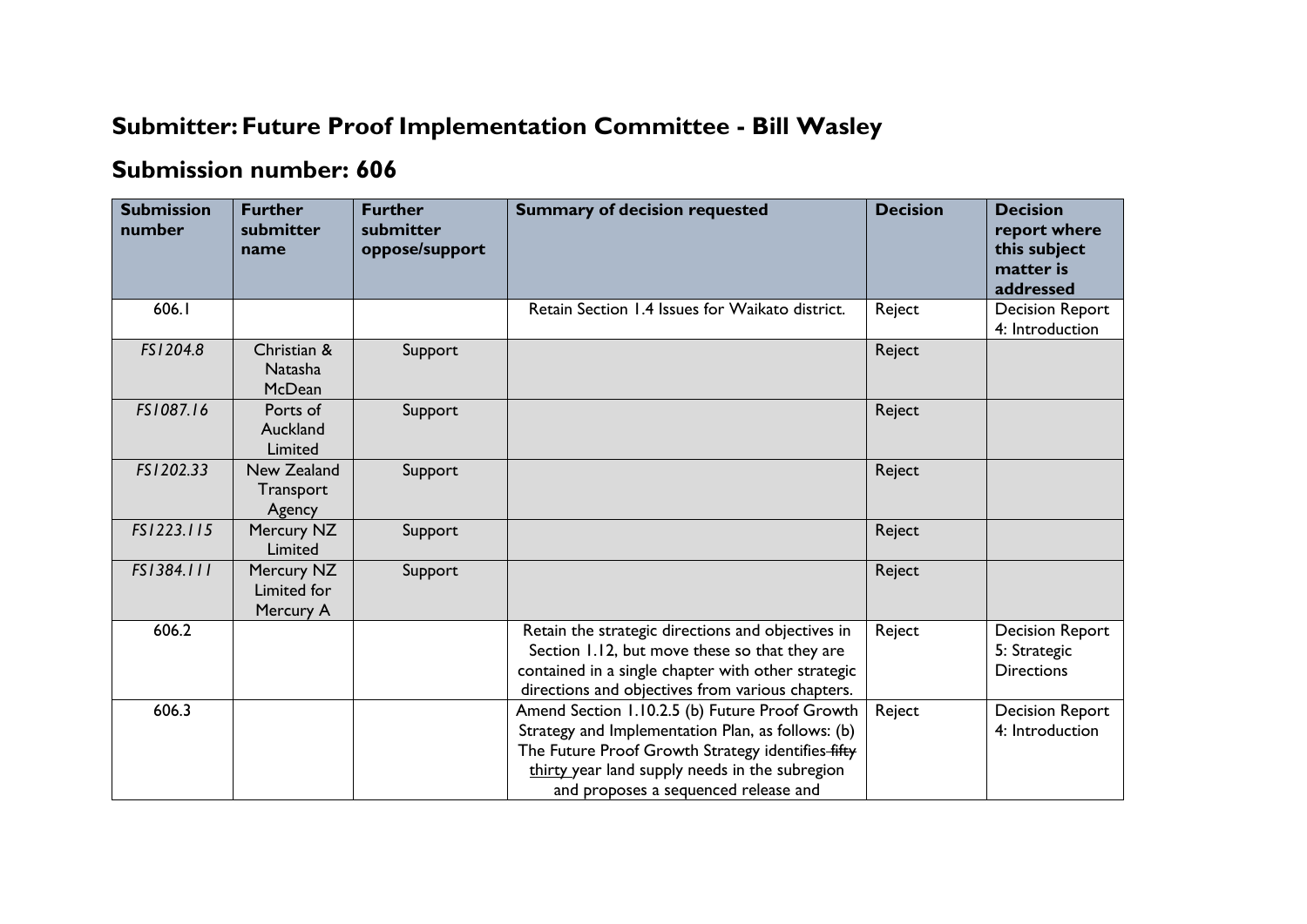| <b>Submission</b><br>number | <b>Further</b><br>submitter<br>name    | <b>Further</b><br>submitter<br>oppose/support | <b>Summary of decision requested</b>                                                                                                                                                                                                                                                                                                                                                                                                                                                        | <b>Decision</b> | <b>Decision</b><br>report where<br>this subject<br>matter is<br>addressed |
|-----------------------------|----------------------------------------|-----------------------------------------------|---------------------------------------------------------------------------------------------------------------------------------------------------------------------------------------------------------------------------------------------------------------------------------------------------------------------------------------------------------------------------------------------------------------------------------------------------------------------------------------------|-----------------|---------------------------------------------------------------------------|
|                             |                                        |                                               | development of the land according to its ability<br>to be serviced by appropriate infrastructure and<br>to be funded equitably. The original land use and<br>settlement pattern has been incorporated in the<br>Waikato Regional Policy Statement. This district<br>plan gives effect to this settlement pattern<br>through adopting policy direction, rules, and a<br>zoning pattern for the Waikato district that is<br>consistent with the WRPS and the Future Proof<br>Growth Strategy. |                 |                                                                           |
| FS1090.12                   | Jenny Forsyth                          | Support                                       |                                                                                                                                                                                                                                                                                                                                                                                                                                                                                             | Reject          |                                                                           |
| FS1223.116                  | Mercury NZ<br>Limited                  | Support                                       |                                                                                                                                                                                                                                                                                                                                                                                                                                                                                             | Reject          |                                                                           |
| FS1379.206                  | <b>Hamilton City</b><br>Council        | Support                                       |                                                                                                                                                                                                                                                                                                                                                                                                                                                                                             | Reject          |                                                                           |
| FS1384.112                  | Mercury NZ<br>Limited for<br>Mercury A | Oppose                                        |                                                                                                                                                                                                                                                                                                                                                                                                                                                                                             | Accept          |                                                                           |
| 606.4                       |                                        |                                               | Retain Section 4.1 Strategic Direction, except for<br>the amendments sought below; AND Amend<br>Section 4.1 Urban Environment and the policies<br>for each of the urban areas, to reflect the<br>Hamilton-Auckland Corridor Plan as required.                                                                                                                                                                                                                                               | Reject          | <b>Decision Report</b><br>5: Strategic<br><b>Directions</b>               |
| FS1141.3                    | Shand<br>Properties<br>Limited         | Support                                       |                                                                                                                                                                                                                                                                                                                                                                                                                                                                                             | Reject          |                                                                           |
| FS1224.4                    | Ambury<br><b>Properties Ltd</b>        | Support                                       |                                                                                                                                                                                                                                                                                                                                                                                                                                                                                             | Reject          |                                                                           |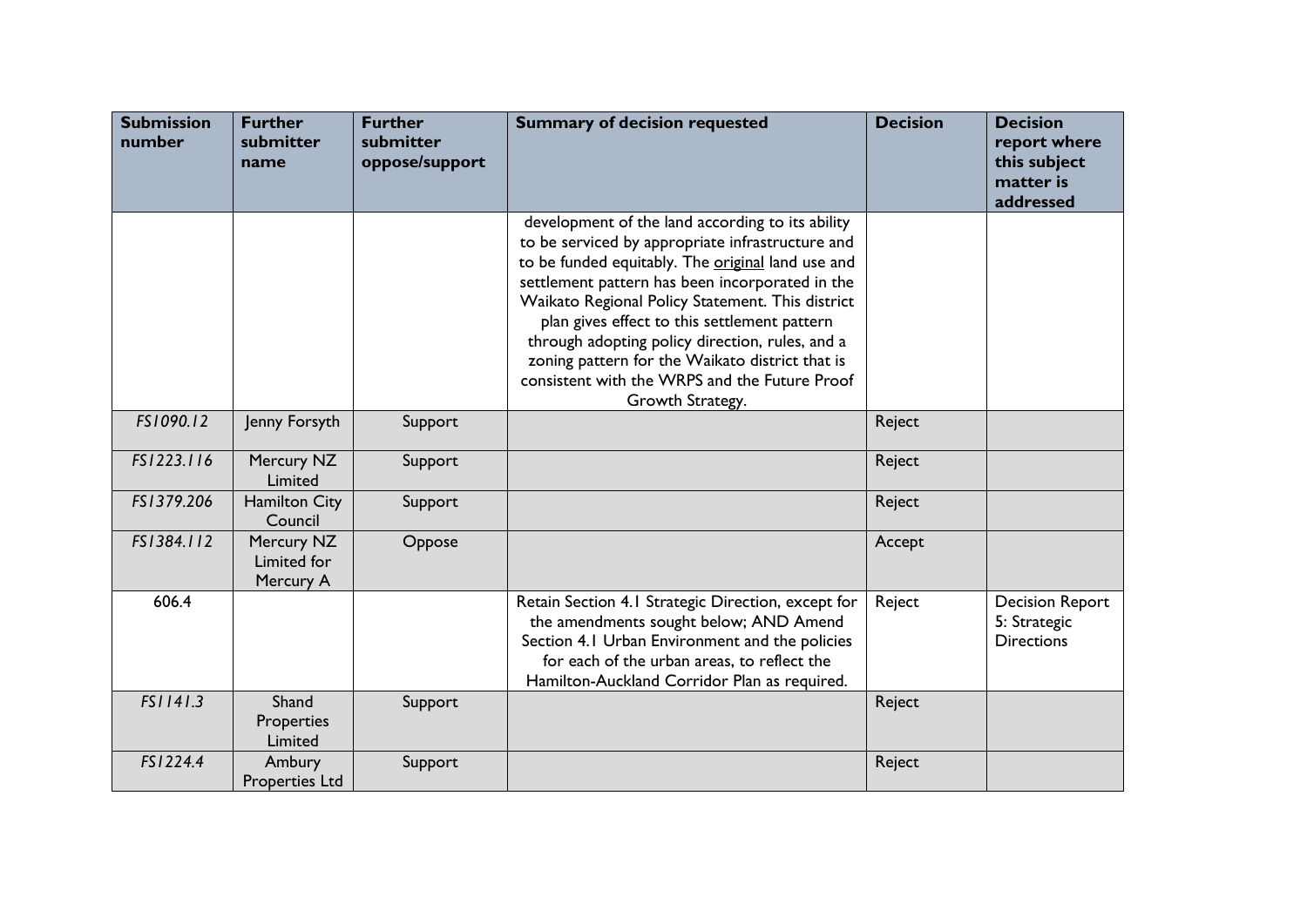| <b>Submission</b><br>number | <b>Further</b><br>submitter<br>name | <b>Further</b><br>submitter<br>oppose/support | <b>Summary of decision requested</b>                                                                                                                                                                                                                | <b>Decision</b> | <b>Decision</b><br>report where<br>this subject<br>matter is<br>addressed |
|-----------------------------|-------------------------------------|-----------------------------------------------|-----------------------------------------------------------------------------------------------------------------------------------------------------------------------------------------------------------------------------------------------------|-----------------|---------------------------------------------------------------------------|
| FS1309.3                    | <b>Bryan Morris</b>                 | Support                                       |                                                                                                                                                                                                                                                     | Reject          |                                                                           |
| FS1191.13                   | Shand<br>Properties                 | Support                                       |                                                                                                                                                                                                                                                     | Reject          |                                                                           |
| FS1202.43                   | New Zealand<br>Transport<br>Agency  | Support                                       |                                                                                                                                                                                                                                                     | Reject          |                                                                           |
| FS1223.117                  | Mercury NZ<br>Limited               | Support                                       |                                                                                                                                                                                                                                                     | Reject          |                                                                           |
| FS1379.207                  | <b>Hamilton City</b><br>Council     | Support                                       |                                                                                                                                                                                                                                                     | Reject          |                                                                           |
| 606.5                       |                                     |                                               | Amend Section 4.1 Strategic Direction in<br>Chapter 4 Urban Environment, so that a<br>distinction is made between the growth of towns<br>and villages and a greater concentration of<br>growth in the townships.                                    | Reject          | <b>Decision Report</b><br>5: Strategic<br><b>Directions</b>               |
| FS1091.25                   | GD Jones                            | Support                                       |                                                                                                                                                                                                                                                     | Reject          |                                                                           |
| FS1191.14                   | Shand<br><b>Properties</b>          | Oppose                                        |                                                                                                                                                                                                                                                     | Accept          |                                                                           |
| FS1223.118                  | Mercury NZ<br>Limited               | Support                                       |                                                                                                                                                                                                                                                     | Reject          |                                                                           |
| FS1379.208                  | <b>Hamilton City</b><br>Council     | Support                                       |                                                                                                                                                                                                                                                     | Reject          |                                                                           |
| 606.6                       |                                     |                                               | Amend the Proposed District Plan following a<br>review of the extent of live zoning and its ability<br>to be serviced with infrastructure; AND If the<br>Zoning approach is retained, add stronger<br>development staging rules which are linked to | Accept          | <b>Decision Report</b><br>24: Future Urban<br>Zone                        |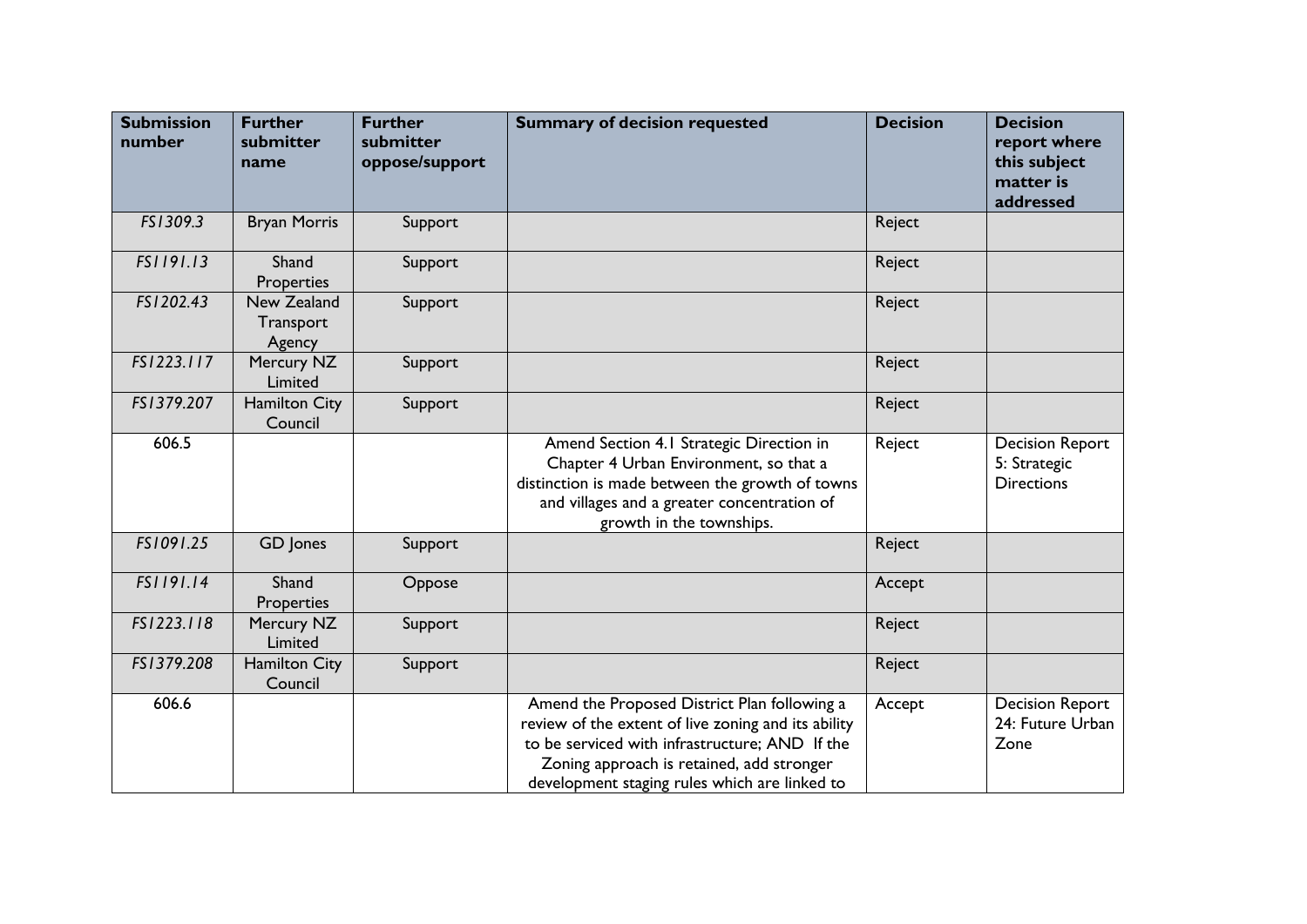| <b>Submission</b><br>number | <b>Further</b><br>submitter<br>name   | <b>Further</b><br>submitter<br>oppose/support | <b>Summary of decision requested</b>                                                                                                                                                                | <b>Decision</b> | <b>Decision</b><br>report where<br>this subject<br>matter is<br>addressed |
|-----------------------------|---------------------------------------|-----------------------------------------------|-----------------------------------------------------------------------------------------------------------------------------------------------------------------------------------------------------|-----------------|---------------------------------------------------------------------------|
|                             |                                       |                                               | the provision of infrastructure and the<br>development of infrastructure, including Chapter<br>4 Urban Environment, Chapter 16 Residential<br>Zone, Planning Maps and any other linked<br>chapters. |                 |                                                                           |
| FS1313.6                    | Perry Group<br>Limited                | Support                                       |                                                                                                                                                                                                     | Accept          |                                                                           |
| FS1062.87                   | Andrew and<br>Christine<br>Gore       | Oppose                                        |                                                                                                                                                                                                     | Reject          |                                                                           |
| FS1202.98                   | New Zealand<br>Transport<br>Agency    | Support                                       |                                                                                                                                                                                                     | Accept          |                                                                           |
| FS1273.80                   | Auckland<br>Transport                 | Oppose                                        |                                                                                                                                                                                                     | Reject          |                                                                           |
| FS1281.36                   | Pokeno Village<br>Holdings<br>Limited | Support                                       |                                                                                                                                                                                                     | Accept          |                                                                           |
| FS1223.119                  | Mercury NZ<br>Limited                 | Support                                       |                                                                                                                                                                                                     | Accept          |                                                                           |
| 606.7                       |                                       |                                               | Review the extent of the Village Zones in<br>collaboration with Hamilton City Council, with<br>consequential amendments to Chapter 4 Urban<br>Environment and Chapter 24 Village Zone.              | Accept in part  | Various decision<br>reports                                               |
| FS1202.133                  | New Zealand<br>Transport<br>Agency    | Support                                       |                                                                                                                                                                                                     | Accept in part  |                                                                           |
| FS1223.120                  | Mercury NZ<br>Limited                 | Support                                       |                                                                                                                                                                                                     | Accept in part  |                                                                           |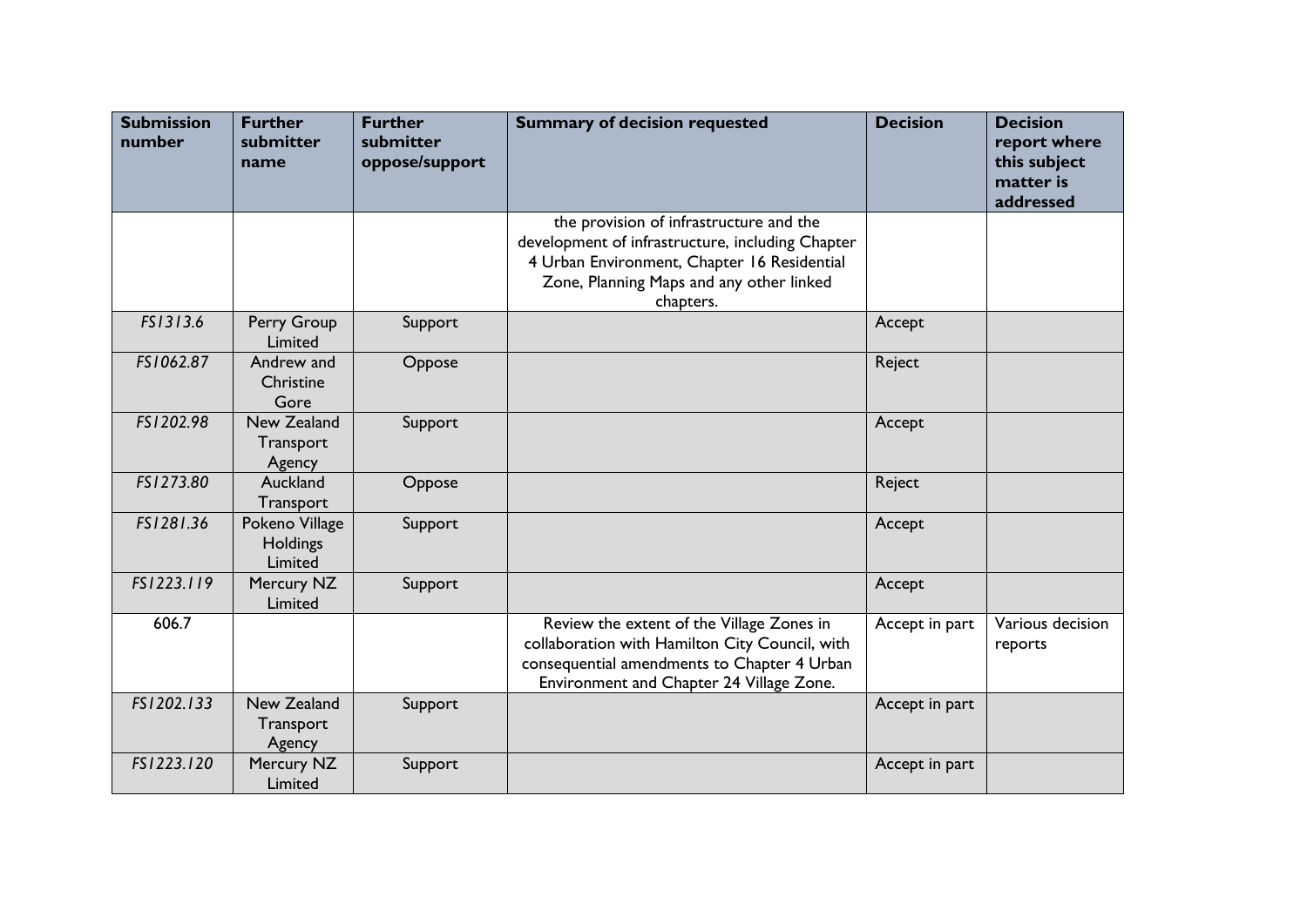| <b>Submission</b><br>number | <b>Further</b><br>submitter<br>name         | <b>Further</b><br>submitter<br>oppose/support | <b>Summary of decision requested</b>                                                                                                                                                                                                                            | <b>Decision</b> | <b>Decision</b><br>report where<br>this subject<br>matter is<br>addressed |
|-----------------------------|---------------------------------------------|-----------------------------------------------|-----------------------------------------------------------------------------------------------------------------------------------------------------------------------------------------------------------------------------------------------------------------|-----------------|---------------------------------------------------------------------------|
| FS1379.209                  | <b>Hamilton City</b><br>Council             | Support                                       |                                                                                                                                                                                                                                                                 | Accept in part  |                                                                           |
| 606.8                       |                                             |                                               | Amend 4.1.16 Policy - Horotiu and associated<br>rules and maps, following a review of residential<br>growth at Horotiu that is the result of the<br>demand for industrial land and the need for<br>further cross-boundary and infrastructure<br>investigations. | Reject          | <b>Decision Report</b><br>5: Strategic<br><b>Directions</b>               |
| FS1164.7                    | Tamara Huaki                                | Support                                       |                                                                                                                                                                                                                                                                 | Reject          |                                                                           |
| FS1182.9                    | Newstead<br>Country<br>Preschool            | Support                                       |                                                                                                                                                                                                                                                                 | Reject          |                                                                           |
| FS1204.9                    | Christian &<br>Natasha<br><b>McDean</b>     | Support                                       |                                                                                                                                                                                                                                                                 | Reject          |                                                                           |
| FS1216.8                    | Newstead<br><b>Residents</b><br>Association | Support                                       |                                                                                                                                                                                                                                                                 | Reject          |                                                                           |
| FS1280.8                    | Dennis and Jan<br>Tickelpenny               | Support                                       |                                                                                                                                                                                                                                                                 | Reject          |                                                                           |
| FS1313.7                    | Perry Group<br>Limited                      | Oppose                                        |                                                                                                                                                                                                                                                                 | Accept          |                                                                           |
| FS1087.17                   | Ports of<br>Auckland<br>Limited             | Support                                       |                                                                                                                                                                                                                                                                 | Reject          |                                                                           |
| FS1183.12                   | Noel Gordon<br>Smith                        | Support                                       |                                                                                                                                                                                                                                                                 | Reject          |                                                                           |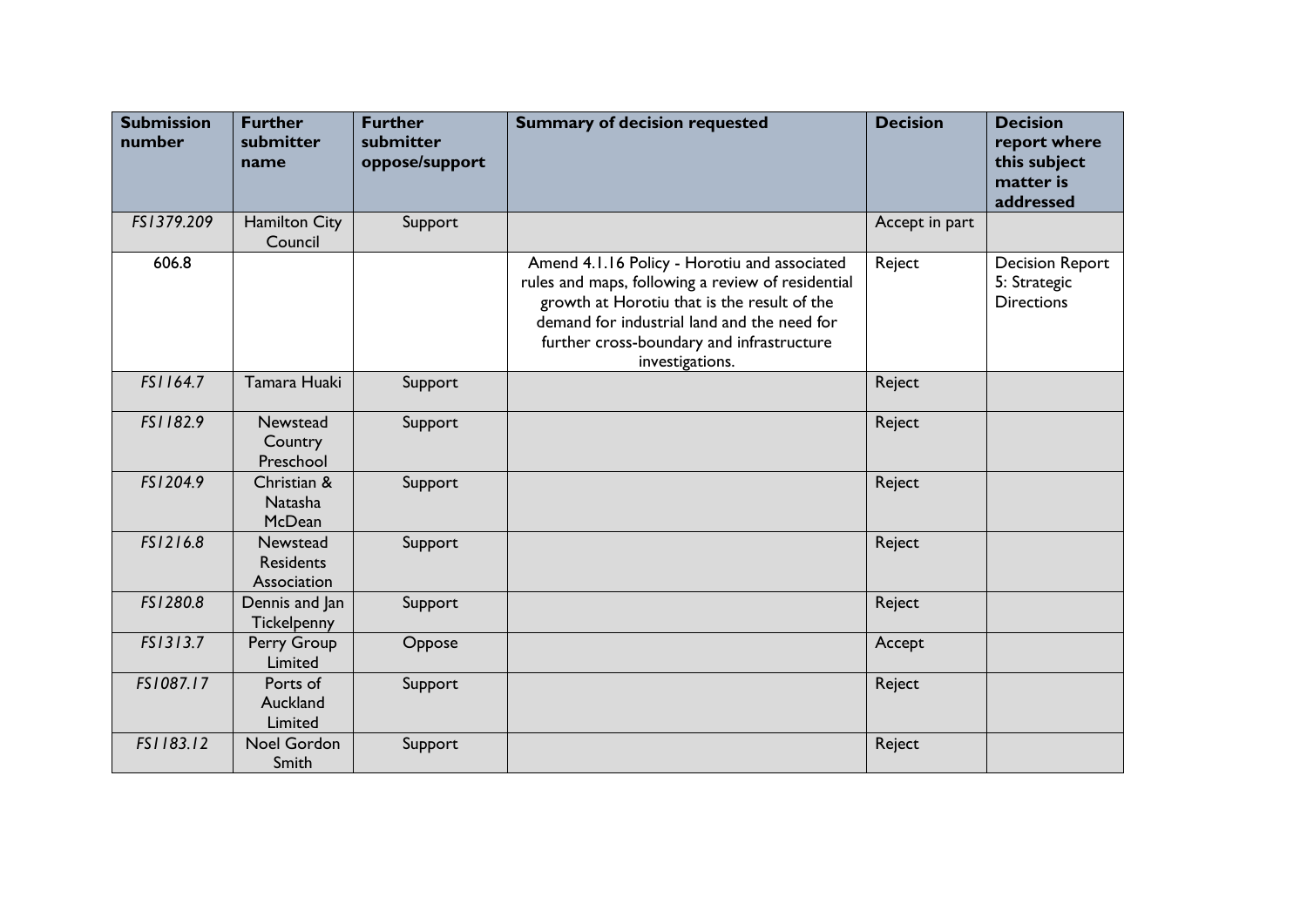| <b>Submission</b><br>number | <b>Further</b><br>submitter<br>name          | <b>Further</b><br>submitter<br>oppose/support | <b>Summary of decision requested</b>                                                                                                                                                                                                           | <b>Decision</b> | <b>Decision</b><br>report where<br>this subject<br>matter is<br>addressed |
|-----------------------------|----------------------------------------------|-----------------------------------------------|------------------------------------------------------------------------------------------------------------------------------------------------------------------------------------------------------------------------------------------------|-----------------|---------------------------------------------------------------------------|
| FS1202.17                   | New Zealand<br>Transport<br>Agency           | Support                                       |                                                                                                                                                                                                                                                | Reject          |                                                                           |
| FS1333.27                   | Fonterra<br>Limited                          | Support                                       |                                                                                                                                                                                                                                                | Reject          |                                                                           |
| FS1379.210                  | <b>Hamilton City</b><br>Council              | Support                                       |                                                                                                                                                                                                                                                | Reject          |                                                                           |
| 606.9                       |                                              |                                               | Amend the Proposed District Plan provisions<br>and maps to provide for the outcomes identified<br>in the Auckland-Hamilton Corridor Plan, the<br>Future Proof Strategy Phase 2 Update and<br>Waikato District Council's local area blueprints. | Accept in part  | Various decision<br>reports                                               |
| FS1183.5                    | Noel Gordon<br>Smith                         | Support                                       |                                                                                                                                                                                                                                                | Accept in part  |                                                                           |
| FS1224.5                    | Ambury<br>Properties Ltd                     | Support                                       |                                                                                                                                                                                                                                                | Accept in part  |                                                                           |
| FS1313.8                    | Perry Group<br>Limited                       | Support                                       |                                                                                                                                                                                                                                                | Accept in part  |                                                                           |
| FS1182.10                   | Newstead<br>Country<br>Preschool             | Support                                       |                                                                                                                                                                                                                                                | Accept in part  |                                                                           |
| FS1191.15                   | Shand<br>Properties                          | Support                                       |                                                                                                                                                                                                                                                | Accept in part  |                                                                           |
| FS1202.18                   | New Zealand<br>Transport<br>Agency           | Support                                       |                                                                                                                                                                                                                                                | Accept in part  |                                                                           |
| FS1281.37                   | Pokeno Village<br><b>Holdings</b><br>Limited | Support                                       |                                                                                                                                                                                                                                                | Accept in part  |                                                                           |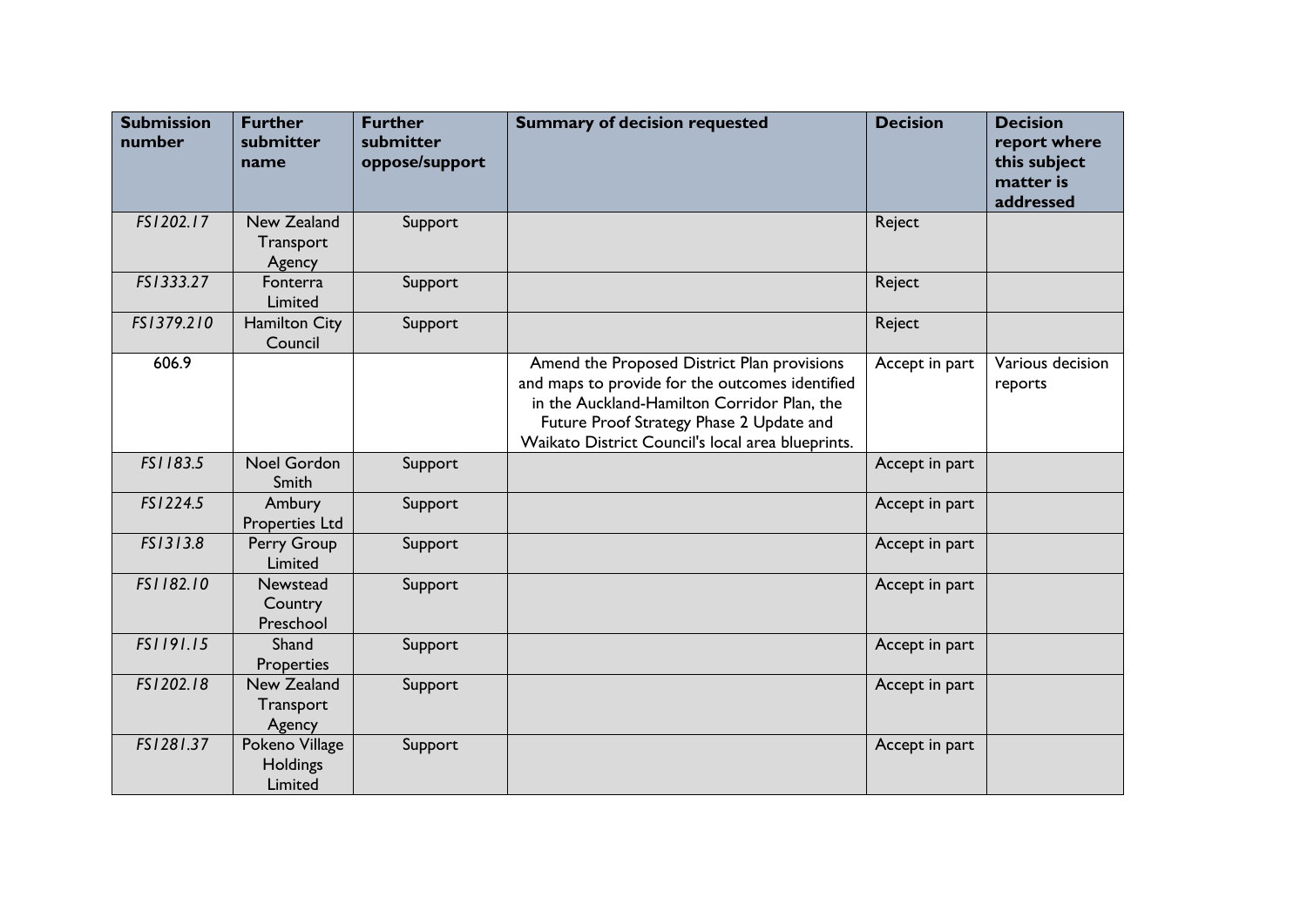| <b>Submission</b><br>number | <b>Further</b><br>submitter<br>name          | <b>Further</b><br>submitter<br>oppose/support | <b>Summary of decision requested</b>                                                                                                                                                                                                                                                                                                                                                                                                                                                                                          | <b>Decision</b> | <b>Decision</b><br>report where<br>this subject<br>matter is<br>addressed  |
|-----------------------------|----------------------------------------------|-----------------------------------------------|-------------------------------------------------------------------------------------------------------------------------------------------------------------------------------------------------------------------------------------------------------------------------------------------------------------------------------------------------------------------------------------------------------------------------------------------------------------------------------------------------------------------------------|-----------------|----------------------------------------------------------------------------|
| 606.10                      |                                              |                                               | Retain Objective 4.2.16 Housing options.                                                                                                                                                                                                                                                                                                                                                                                                                                                                                      | Accept in part  | <b>Decision Report</b><br>14: Residential<br>Zone                          |
| 606.11                      |                                              |                                               | Amend the Proposed District Plan, to allow for<br>higher density and mixed use developments close<br>to transport hubs, especially train stations that<br>have been signalled for potential re-opening,<br>town centres and community hubs, through<br>amendments to the following parts of the<br>Proposed District Plan:<br>Policy 4.1.5 Density<br>Chapter 16 Residential Zone<br>Chapter 17<br><b>Business Zone</b><br><b>Chapter 18 Business Centre</b><br>Planning Maps; and<br>Any other<br>Zone<br>relevant chapters. | Accept          | <b>Decision Report</b><br>15: Medium<br>Density<br><b>Residential Zone</b> |
| FS1107.6                    | Simon Upton                                  | Support                                       |                                                                                                                                                                                                                                                                                                                                                                                                                                                                                                                               | Accept          |                                                                            |
| FS1224.6                    | Ambury<br><b>Properties Ltd</b>              | Support                                       |                                                                                                                                                                                                                                                                                                                                                                                                                                                                                                                               | Accept          |                                                                            |
| FS1202.19                   | New Zealand<br>Transport<br>Agency           | Support                                       |                                                                                                                                                                                                                                                                                                                                                                                                                                                                                                                               | Accept          |                                                                            |
| FS1269.55                   | <b>Housing New</b><br>Zealand<br>Corporation | Support                                       |                                                                                                                                                                                                                                                                                                                                                                                                                                                                                                                               | Accept          |                                                                            |
| FS1308.87                   | The Surveying<br>Company                     | Support                                       |                                                                                                                                                                                                                                                                                                                                                                                                                                                                                                                               | Accept          |                                                                            |
| FS1377.184                  | <b>Havelock</b><br>Village Limited           | Support                                       |                                                                                                                                                                                                                                                                                                                                                                                                                                                                                                                               | Accept          |                                                                            |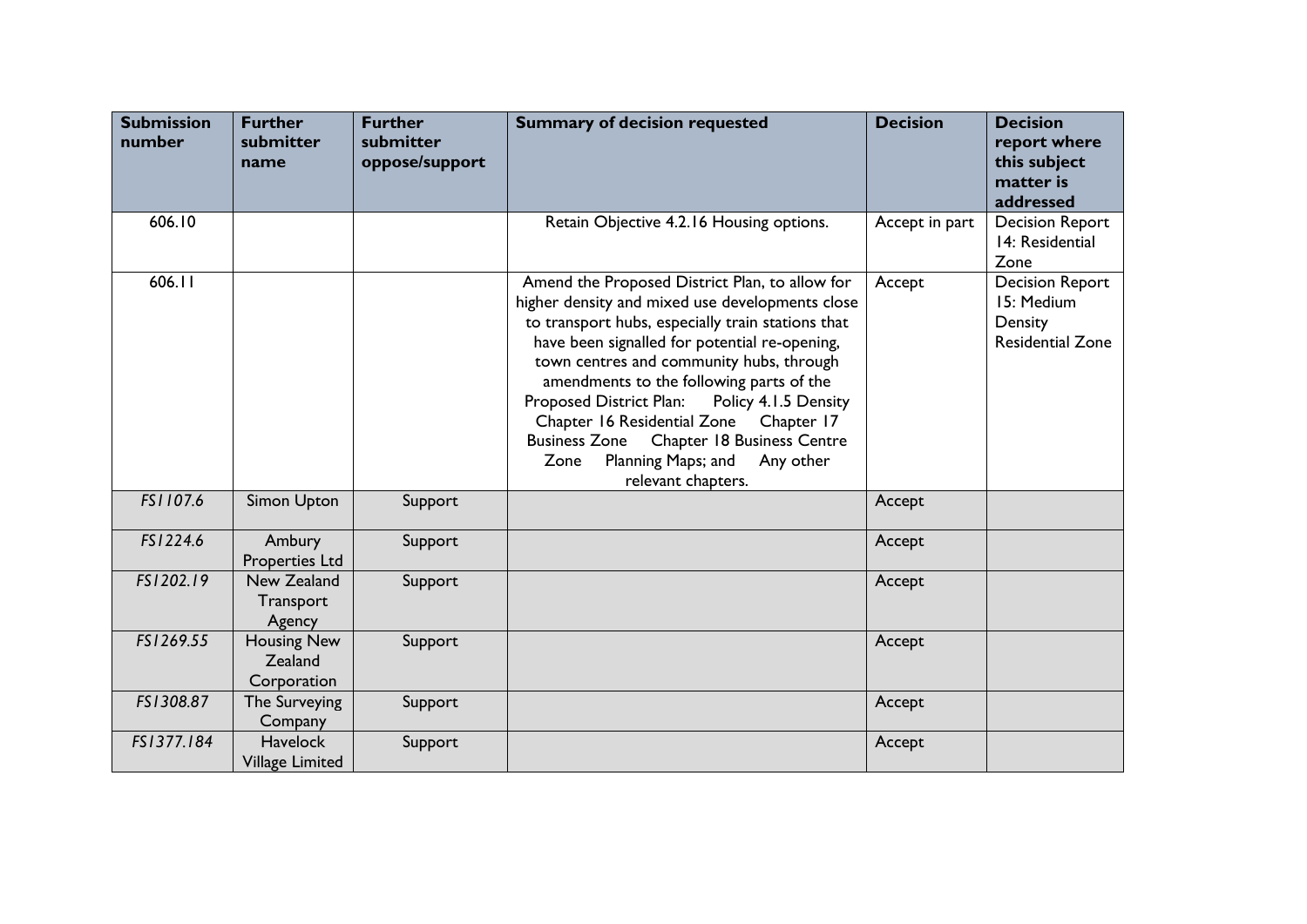| <b>Submission</b><br>number | <b>Further</b><br>submitter<br>name                                     | <b>Further</b><br>submitter<br>oppose/support | <b>Summary of decision requested</b>                                                                                                                                                                                                                                                                                                                                                                                                                                                                                                                                                                                | <b>Decision</b> | <b>Decision</b><br>report where<br>this subject<br>matter is<br>addressed |
|-----------------------------|-------------------------------------------------------------------------|-----------------------------------------------|---------------------------------------------------------------------------------------------------------------------------------------------------------------------------------------------------------------------------------------------------------------------------------------------------------------------------------------------------------------------------------------------------------------------------------------------------------------------------------------------------------------------------------------------------------------------------------------------------------------------|-----------------|---------------------------------------------------------------------------|
| 606.12                      |                                                                         |                                               | Consider alternatives to live zoning including:<br>Using a Rural Zone with an overlay similar to<br>Hamilton's Urban Expansion overlay<br>Applying<br>an urban zone with an overlay that signals that<br>additional subdivision and development will not<br>be considered until there is certainty about<br>infrastructure provision. A new Urban<br>Expansion Zone with its own suite of provisions<br>for managing land use and subdivision<br>Future Urban Zone to signal additional land<br>would need to be serviced with infrastructure<br>and structure planned before it is zoned for<br>urban development. | Accept          | <b>Decision Report</b><br>24: Future Urban<br>Zone                        |
| FS1119.4                    | Stephen<br>Roberts                                                      | Support                                       |                                                                                                                                                                                                                                                                                                                                                                                                                                                                                                                                                                                                                     | Accept          |                                                                           |
| FS1202.20                   | New Zealand<br>Transport<br>Agency                                      | Support                                       |                                                                                                                                                                                                                                                                                                                                                                                                                                                                                                                                                                                                                     | Accept          |                                                                           |
| FS1308.88                   | The Surveying<br>Company                                                | Oppose                                        |                                                                                                                                                                                                                                                                                                                                                                                                                                                                                                                                                                                                                     | Reject          |                                                                           |
| FS1108.153                  | Te<br>Whakakitenga<br>o Waikato<br>Incorporated<br>(Waikato-<br>Tainui) | Support                                       |                                                                                                                                                                                                                                                                                                                                                                                                                                                                                                                                                                                                                     | Accept          |                                                                           |
| FS1139.138                  | Turangawaewa<br>e Trust Board                                           | Support                                       |                                                                                                                                                                                                                                                                                                                                                                                                                                                                                                                                                                                                                     | Accept          |                                                                           |
| FS1176.181                  | Watercare<br>Services Ltd                                               | Support                                       |                                                                                                                                                                                                                                                                                                                                                                                                                                                                                                                                                                                                                     | Accept          |                                                                           |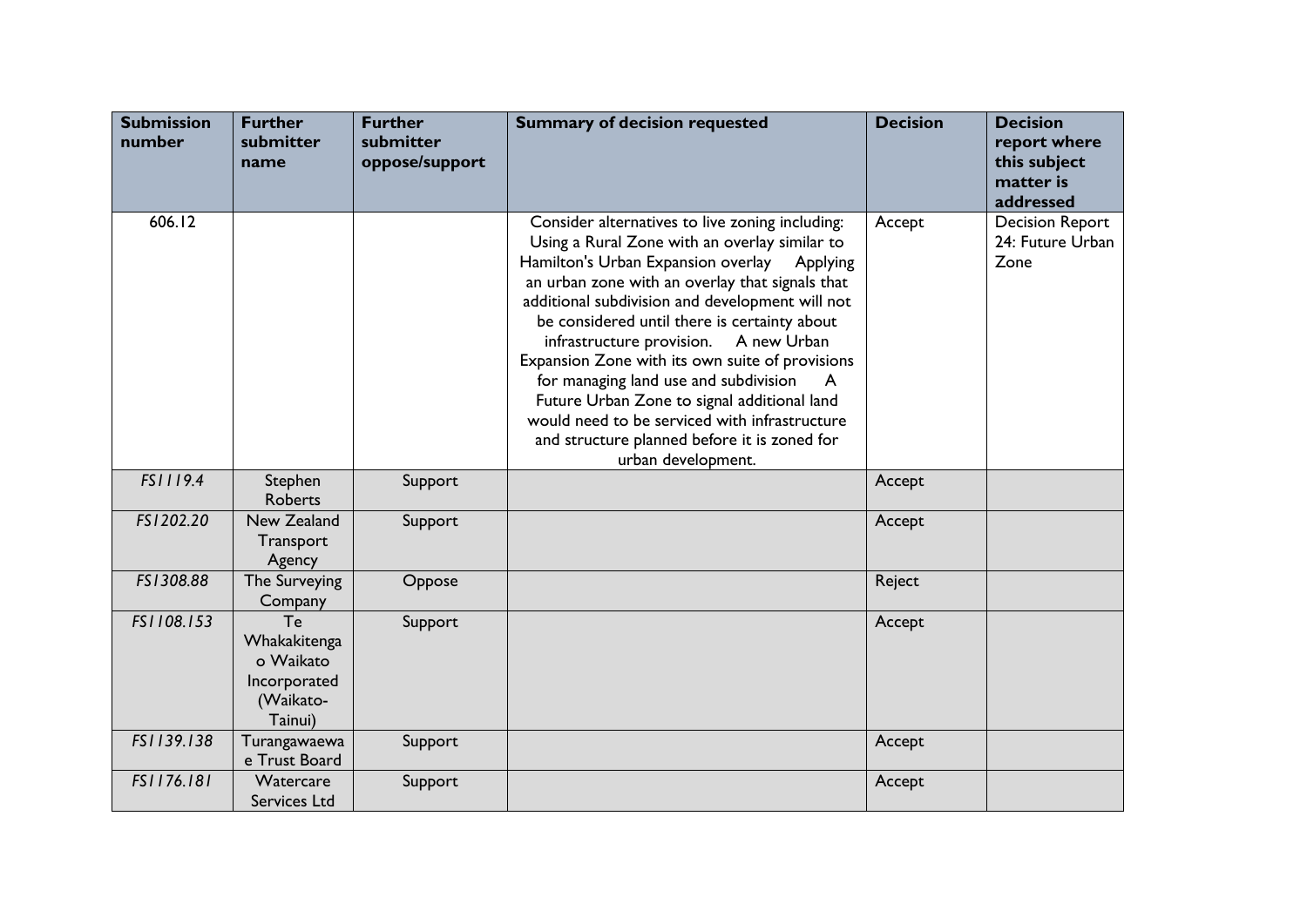| <b>Submission</b><br>number | <b>Further</b><br>submitter<br>name         | <b>Further</b><br>submitter<br>oppose/support | <b>Summary of decision requested</b>                                                                                                                                                                                                                                                                                                                                                                                                                                                  | <b>Decision</b> | <b>Decision</b><br>report where<br>this subject<br>matter is<br>addressed |
|-----------------------------|---------------------------------------------|-----------------------------------------------|---------------------------------------------------------------------------------------------------------------------------------------------------------------------------------------------------------------------------------------------------------------------------------------------------------------------------------------------------------------------------------------------------------------------------------------------------------------------------------------|-----------------|---------------------------------------------------------------------------|
| FS1379.204                  | <b>Hamilton City</b><br>Council             | Support                                       |                                                                                                                                                                                                                                                                                                                                                                                                                                                                                       | Accept          |                                                                           |
| 606.13                      |                                             |                                               | Amend the provisions relating to the growth of<br>Te Kowhai (including Section 4.3 Village Zone,<br>Policy 4.3.3 Future development - Te Kowhai,<br>Chapter 24 Village Zone, Chapter 27 Te Kowhai<br>Park Airpark Zone and planning maps) by<br>restricting additional growth at Te Kowhai until<br>detailed structure planning work is undertaken<br>and servicing is in place. An infrastructure plan<br>for reticulated services, transport and<br>community facilities is needed. | Accept in part  | Various decision<br>reports                                               |
| FS1335.7                    | <b>Greig Metcalfe</b><br>for CKL            | Oppose                                        |                                                                                                                                                                                                                                                                                                                                                                                                                                                                                       | Accept in part  |                                                                           |
| FS1202.21                   | New Zealand<br>Transport<br>Agency          | Support                                       |                                                                                                                                                                                                                                                                                                                                                                                                                                                                                       | Accept in part  |                                                                           |
| FS1335.18                   | <b>Greig Metcalfe</b><br>for CKL            | Oppose                                        |                                                                                                                                                                                                                                                                                                                                                                                                                                                                                       | Accept in part  |                                                                           |
| FS1339.209                  | <b>NZTE</b><br><b>Operations</b><br>Limited | Oppose                                        |                                                                                                                                                                                                                                                                                                                                                                                                                                                                                       | Accept in part  |                                                                           |
| 606.14                      |                                             |                                               | Amend (as necessary) Chapter 5 Rural<br>Environment, Chapter 22 Rural Zones and<br>Planning Maps after undertaking further work on<br>the objectives, policies, rules and methods that<br>cover the cross boundary area between<br>Hamilton City and Waikato District to manage<br>this area appropriately.                                                                                                                                                                           | Accept in part  | <b>Decision Report</b><br>5: Strategic<br><b>Directions</b>               |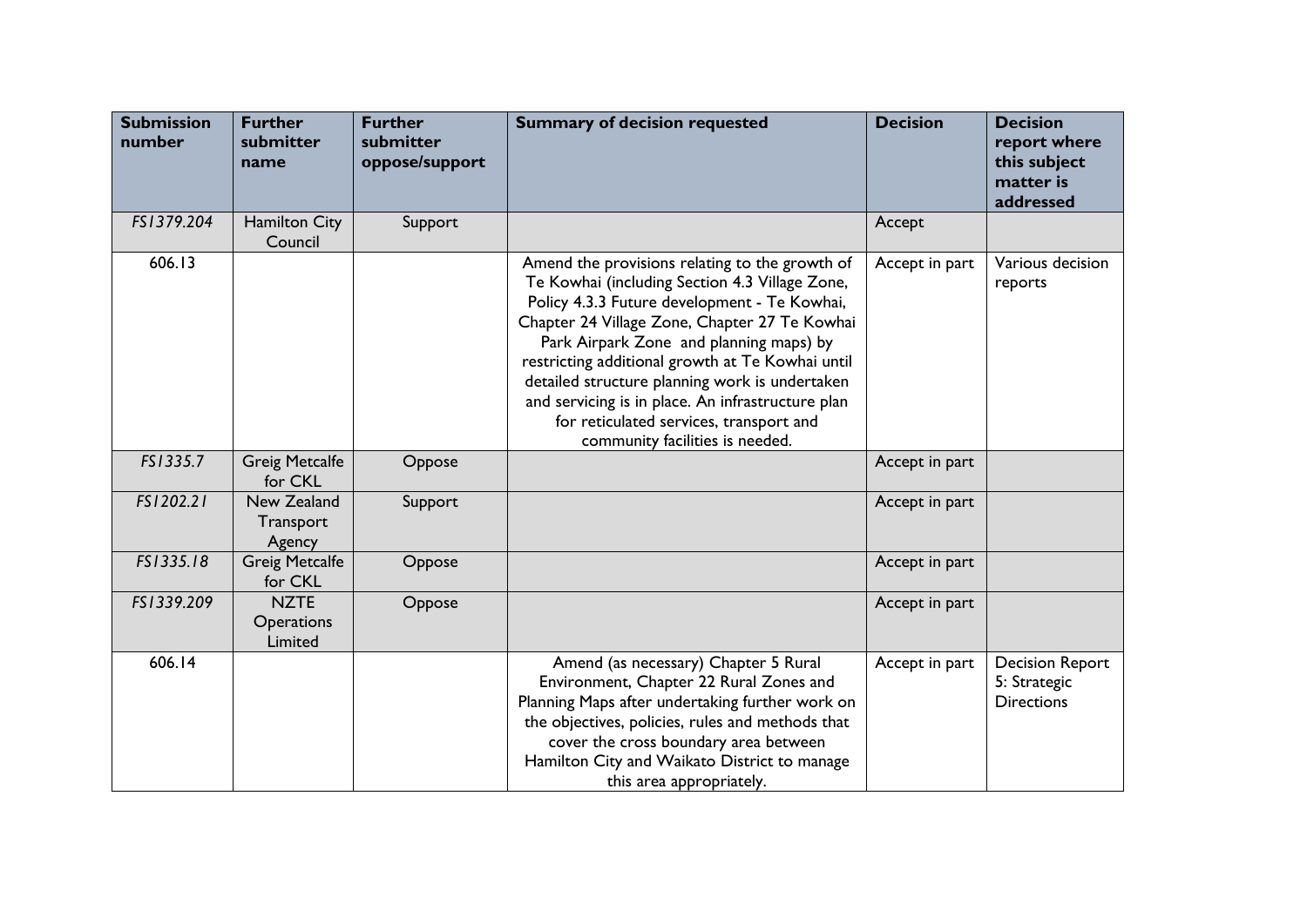| <b>Submission</b><br>number | <b>Further</b><br>submitter<br>name               | <b>Further</b><br>submitter<br>oppose/support | <b>Summary of decision requested</b>                                                                                                                                                              | <b>Decision</b> | <b>Decision</b><br>report where<br>this subject<br>matter is<br>addressed       |
|-----------------------------|---------------------------------------------------|-----------------------------------------------|---------------------------------------------------------------------------------------------------------------------------------------------------------------------------------------------------|-----------------|---------------------------------------------------------------------------------|
| FS1203.4                    | <b>Burton Trust</b>                               | Support                                       |                                                                                                                                                                                                   | Accept in part  |                                                                                 |
| FS1252.7                    | AH & DB<br><b>Finlay Limited</b>                  | Support                                       |                                                                                                                                                                                                   | Accept in part  |                                                                                 |
| FS1254.7                    | <b>Wattle Downs</b><br>Limited                    | Support                                       |                                                                                                                                                                                                   | Accept in part  |                                                                                 |
| FS1256.7                    | Moeraki Farm<br>Limited                           | Support                                       |                                                                                                                                                                                                   | Accept in part  |                                                                                 |
| FS1260.7                    | K Badger and<br><b>WR Badger</b><br><b>Estate</b> | Support                                       |                                                                                                                                                                                                   | Accept in part  |                                                                                 |
| FS1324.7                    | Robyn Ballard                                     | Support                                       |                                                                                                                                                                                                   | Accept in part  |                                                                                 |
| FS1202.22                   | New Zealand<br>Transport<br>Agency                | Support                                       |                                                                                                                                                                                                   | Accept in part  |                                                                                 |
| FS1204.11                   | Christian &<br>Natasha<br>McDean                  | <b>Not Stated</b>                             |                                                                                                                                                                                                   | Accept in part  |                                                                                 |
| FS1216.10                   | Newstead<br><b>Residents</b><br>Association       | Not Stated                                    |                                                                                                                                                                                                   | Accept in part  |                                                                                 |
| FS1280.10                   | Dennis and Jan<br>Tickelpenny                     | <b>Not Stated</b>                             |                                                                                                                                                                                                   | Accept in part  |                                                                                 |
| 606.15                      |                                                   |                                               | Amend Chapter 20 Industrial Zone, Chapter 21<br>Industrial Zone Heavy and the Planning Maps as a<br>result of reviewing the amount of land zoned at<br>Horotiu for industrial purposes and market | Reject          | <b>Decision Report</b><br>28K: Zoning-<br>Horotiu and<br><b>Decision Report</b> |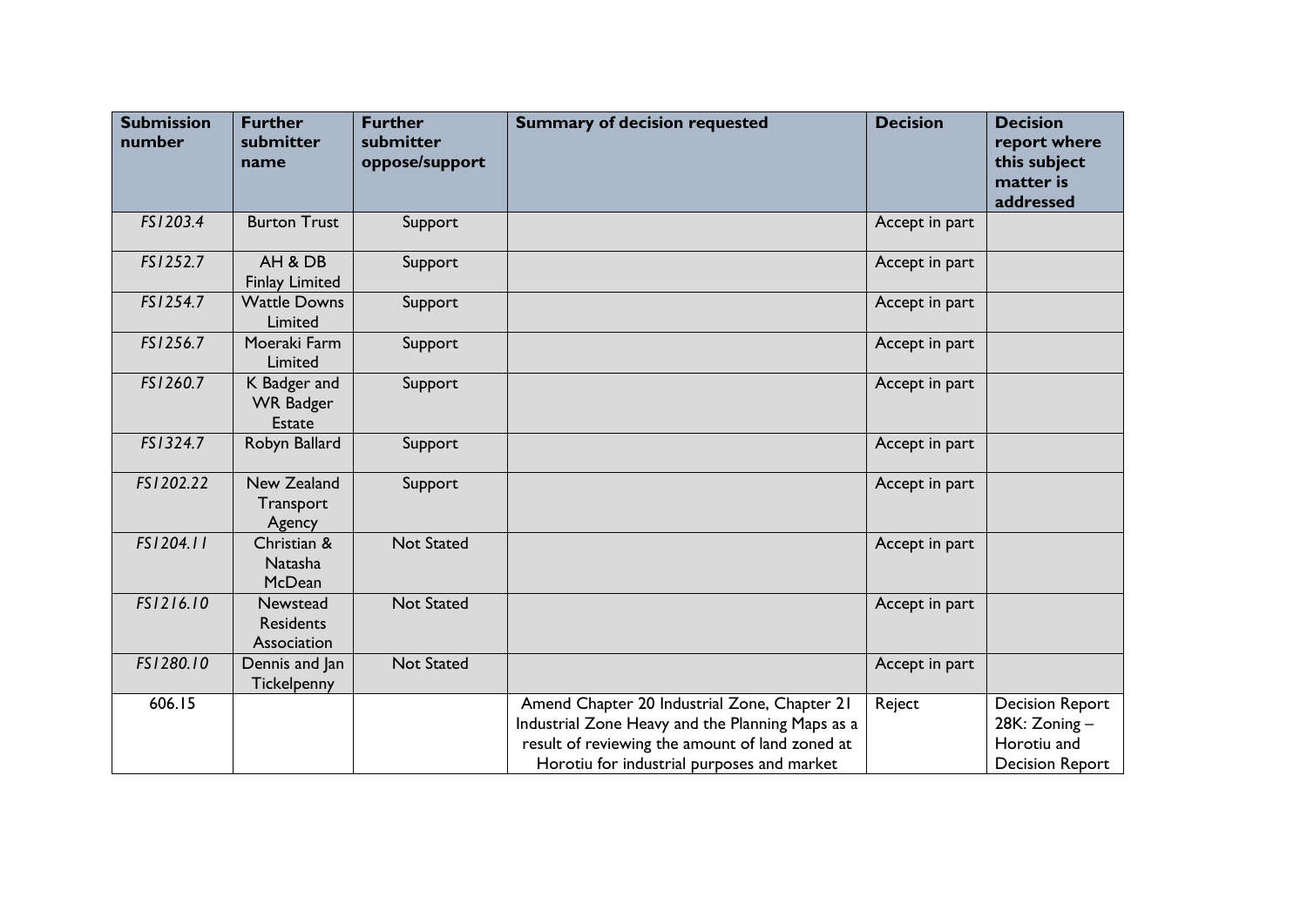| <b>Submission</b><br>number | <b>Further</b><br>submitter<br>name          | <b>Further</b><br>submitter<br>oppose/support | <b>Summary of decision requested</b>     | <b>Decision</b> | <b>Decision</b><br>report where<br>this subject<br>matter is<br>addressed |
|-----------------------------|----------------------------------------------|-----------------------------------------------|------------------------------------------|-----------------|---------------------------------------------------------------------------|
|                             |                                              |                                               | demand. AND Any consequential amendments |                 | 21: Industrial                                                            |
| FS1157.9                    | Gordon<br>Downey                             | Not Stated                                    | to any other relevant plan provisions.   | Reject          | Zones                                                                     |
| FS1183.6                    | Noel Gordon<br>Smith                         | Support                                       |                                          | Reject          |                                                                           |
| FS1216.9                    | Newstead<br><b>Residents</b><br>Association  | Support                                       |                                          | Reject          |                                                                           |
| FS1280.9                    | Dennis and Jan<br>Tickelpenny                | Support                                       |                                          | Reject          |                                                                           |
| FS1313.9                    | Perry Group<br>Limited                       | Oppose                                        |                                          | Accept          |                                                                           |
| FS1149.13                   | Gavin<br>Lovegrove and<br>Michelle<br>Peddie | Support                                       |                                          | Reject          |                                                                           |
| FS1149.14                   | Gavin<br>Lovegrove and<br>Michelle<br>Peddie | Support                                       |                                          | Reject          |                                                                           |
| FS1164.13                   | Tamara Huaki                                 | Support                                       |                                          | Reject          |                                                                           |
| FS1164.14                   | Tamara Huaki                                 | Support                                       |                                          | Reject          |                                                                           |
| FS1182.11                   | Newstead<br>Country<br>Preschool             | Support                                       |                                          | Reject          |                                                                           |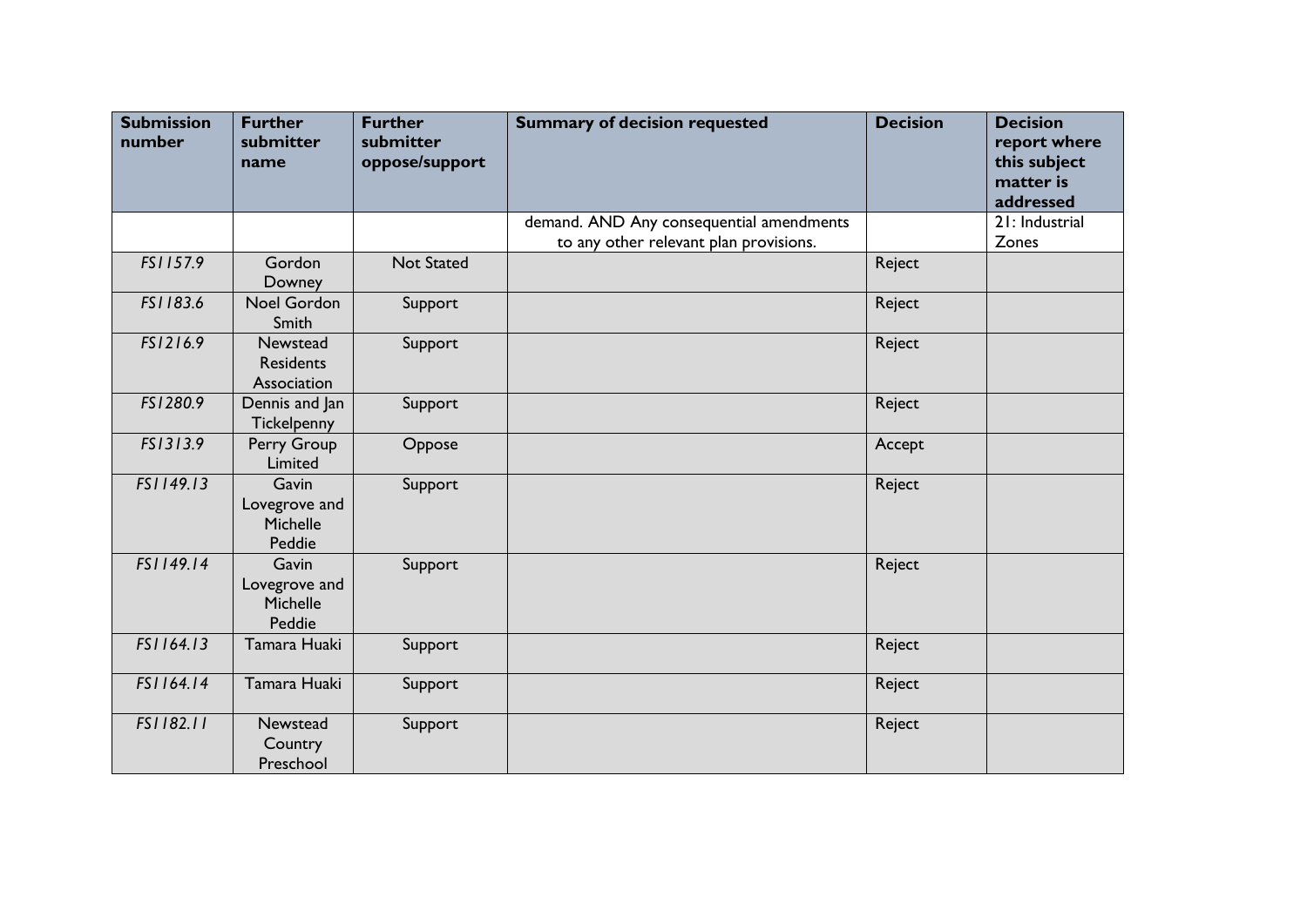| <b>Submission</b><br>number | <b>Further</b><br>submitter<br>name                                          | <b>Further</b><br>submitter<br>oppose/support | <b>Summary of decision requested</b>                                                                                                                | <b>Decision</b> | <b>Decision</b><br>report where<br>this subject<br>matter is<br>addressed |
|-----------------------------|------------------------------------------------------------------------------|-----------------------------------------------|-----------------------------------------------------------------------------------------------------------------------------------------------------|-----------------|---------------------------------------------------------------------------|
| FS1202.83                   | New Zealand<br>Transport<br>Agency                                           | Support                                       |                                                                                                                                                     | Reject          |                                                                           |
| FS1204.10                   | Christian &<br><b>Natasha</b><br>McDean                                      | Support                                       |                                                                                                                                                     | Reject          |                                                                           |
| FS1204.12                   | Christian &<br><b>Natasha</b><br>McDean                                      | <b>Not Stated</b>                             |                                                                                                                                                     | Reject          |                                                                           |
| FS1223.121                  | Mercury NZ<br>Limited                                                        | Support                                       |                                                                                                                                                     | Reject          |                                                                           |
| 606.16                      |                                                                              |                                               | Amend Rule 22.1 Land Use - Activities, by<br>changing the activity status for non-rural<br>activities in the Urban Expansion Area to<br>prohibited. | Reject          | <b>Decision Report</b><br>22: Rural Zone                                  |
| FS1131.6                    | The Village<br><b>Church Trust</b>                                           | Oppose                                        |                                                                                                                                                     | Accept          |                                                                           |
| FS1157.11                   | Gordon<br><b>Downey</b>                                                      | Support                                       |                                                                                                                                                     | Reject          |                                                                           |
| FS1171.106                  | Phoebe<br>Watson for<br>Barker &<br>Associates on<br>behalf of T&G<br>Global | Oppose                                        |                                                                                                                                                     | Accept          |                                                                           |
| FS1223.122                  | Mercury NZ<br>Limited                                                        | Support                                       |                                                                                                                                                     | Reject          |                                                                           |
| 606.17                      |                                                                              |                                               | Amend Chapters 4, 5, 14, 16 - 24 and Planning<br>Maps following a review of provisions relating to                                                  | Accept in part  | Various decision<br>reports                                               |